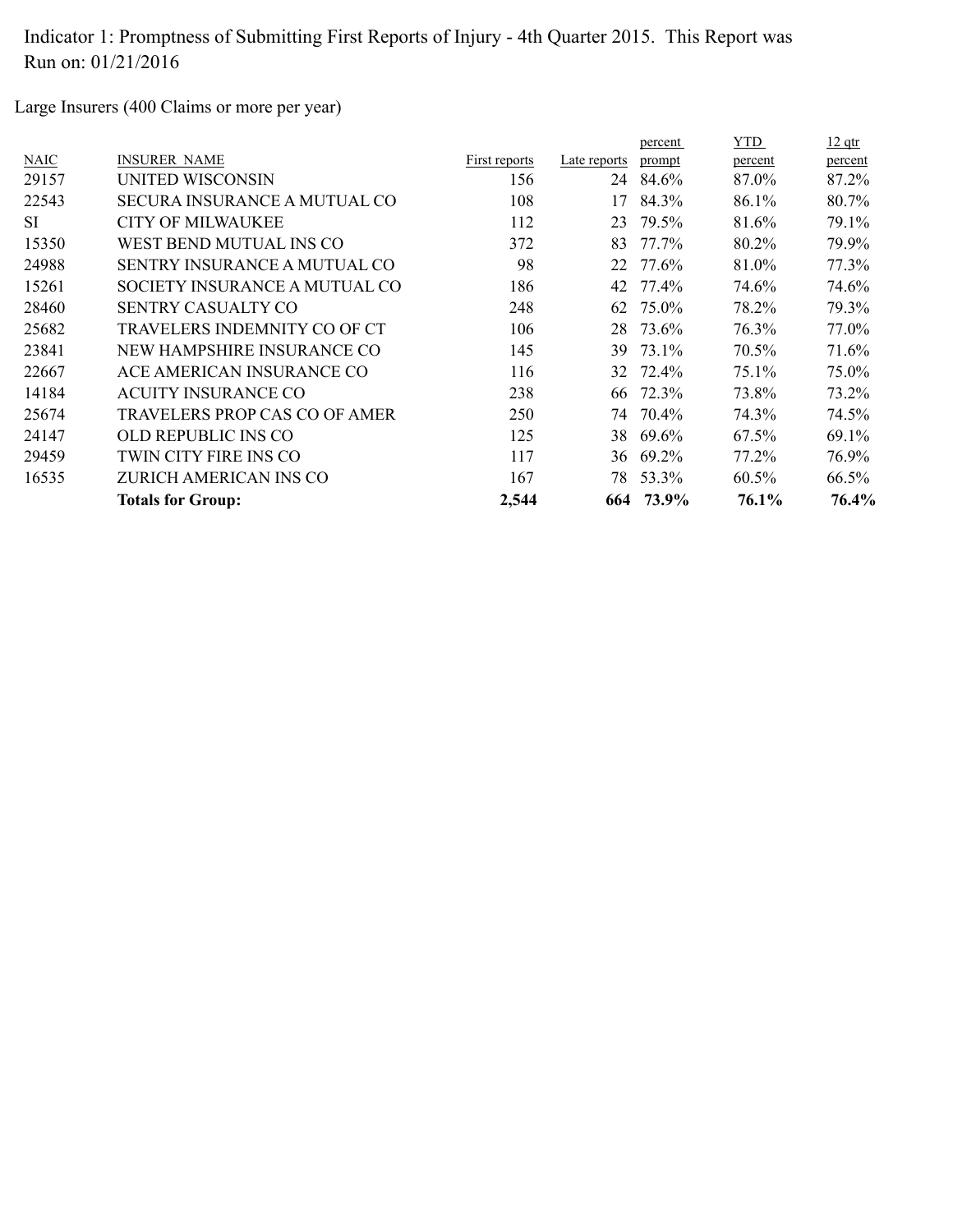Medium Size Insurers (65 -399 Claims or more per year)

|             |                                      |                      |                | percent         | <b>YTD</b> | $12$ qtr |
|-------------|--------------------------------------|----------------------|----------------|-----------------|------------|----------|
| <b>NAIC</b> | <b>INSURER NAME</b>                  | <b>First reports</b> | Late reports   | prompt          | percent    | percent  |
| 13935       | FEDERATED MUTUAL INS CO              | 22                   |                | 2 90.9%         | 93.1%      | 91.4%    |
| 11527       | LEAGUE OF WIS MUNICIPALITIES MUTUA   | 25                   |                | 1 $96.0\%$      | 92.8%      | 90.6%    |
| 26271       | ERIE INSURANCE EXCHANGE              | 14                   | 1              | 92.9%           | 91.7%      | 82.2%    |
| 10166       | ACCIDENT FUND INS CO OF AMERICA      | 35                   |                | 4 88.6%         | 89.7%      | 88.1%    |
| 24830       | CITIES & VILLAGES MUTUAL INS CO      | 20                   | $\mathfrak{Z}$ | 85.0%           | 88.6%      | 82.0%    |
| 14303       | <b>INTEGRITY MUTUAL INS CO</b>       | 40                   |                | 5 87.5%         | 87.8%      | 88.8%    |
| 11374       | <b>SFM MUTUAL INS CO</b>             | 63                   |                | 7 88.9%         | 87.4%      | 86.8%    |
| 21407       | <b>EMCASCO INSURANCE CO</b>          | 88                   |                | 10 88.6%        | 86.6%      | 87.5%    |
| 19445       | NATIONAL UNION FIRE INS CO OF PITTSB | 29                   |                | 3 89.7%         | 84.0%      | 83.8%    |
| 15377       | WESTERN NATIONAL MUTUAL INS CO       | 43                   | 8              | 81.4%           | 83.9%      | 82.4%    |
| 13986       | FRANKENMUTH MUTUAL INS CO            | 24                   | $\tau$         | 70.8%           | 83.8%      | 86.5%    |
| <b>SI</b>   | DEPT OF ADMINISTRATION               | 71                   | 18             | 74.6%           | 82.5%      | 81.3%    |
| 31895       | AMERICAN INTERSTATE INS CO           | 24                   |                | 4 83.3%         | 81.3%      | 72.9%    |
| 24449       | <b>REGENT INSURANCE CO</b>           | 45                   |                | 10 77.8%        | 80.8%      | 73.6%    |
| 23035       | LIBERTY MUTUAL FIRE INS CO           | 33                   |                | 7 78.8%         | 80.0%      | 84.1%    |
| 11371       | <b>GREAT WEST CASUALTY CO</b>        | 21                   |                | 5 76.2%         | 79.4%      | 78.2%    |
| 18988       | <b>AUTO OWNERS INS CO</b>            | 31                   | $\tau$         | 77.4%           | 79.2%      | 82.4%    |
| 23434       | MIDDLESEX INSURANCE CO               | 68                   |                | 14 79.4%        | 78.4%      | 76.8%    |
| 42404       | <b>LIBERTY INSURANCE CORP</b>        | 29                   | 5              | 82.8%           | 78.2%      | 74.0%    |
| 25666       | TRAVELERS INDEMNITY CO OF AMERICA    | 21                   |                | 3 85.7%         | 78.1%      | 77.5%    |
| 39217       | QBE INSURANCE CORPORATION            | $\mathbf{0}$         | $\theta$       | $0.0\%$         | 77.1%      | 70.4%    |
| 15105       | SAFETY NATIONAL CASUALTY CORP        | 25                   |                | $6\quad76.0\%$  | 76.5%      | 73.0%    |
| 21458       | EMPLOYERS INSURANCE CO OF WAUSAU     | 37                   | 10             | 73.0%           | 76.4%      | 82.1%    |
| 11150       | <b>ARCH INSURANCE CO</b>             | 38                   | 10             | 73.7%           | 75.8%      | 76.7%    |
| 19275       | AMERICAN FAMILY MUTUAL INS CO        | 29                   |                | 4 86.2%         | 72.1%      | 72.9%    |
| 15091       | RURAL MUTUAL INS CO                  | 70                   | 20             | 71.4%           | 72.1%      | 76.2%    |
| SI          | <b>KOHLER CO</b>                     | 19                   |                | 7 63.2%         | 71.8%      | 70.5%    |
| 19950       | WILSON MUTUAL INS CO                 | 30                   | 9              | 70.0%           | 71.5%      | 76.2%    |
| <b>SI</b>   | MILWAUKEE BOARD OF SCHOOL DIR        | 54                   |                | 10 81.5%        | 71.5%      | 66.4%    |
| <b>SI</b>   | UW-SYSTEM ADMINISTRATION             | 23                   |                | 8 65.2%         | 71.2%      | 68.3%    |
| 10677       | CINCINNATI INSURANCE CO              | 41                   |                | 17 58.5%        | 69.0%      | 73.9%    |
| <b>SI</b>   | FEDERAL EXPRESS CORPORATION          | 17                   |                | 4 76.5%         | 68.1%      | 65.2%    |
| 25402       | <b>EMPLOYERS ASSURANCE CORP</b>      | 39                   |                | 14 64.1%        | 68.1%      | 73.2%    |
| 12262       | PENN MFRS ASSOCIATION INS CO         | 8                    |                | 2 75.0%         | 65.6%      |          |
|             | <b>TRANSPORTATION INS CO</b>         | 24                   |                |                 |            | 63.2%    |
| 20494       | NATIONWIDE MUTUAL INS CO             |                      | 9              | 62.5%           | 65.5%      | 73.7%    |
| 23787       |                                      | 17                   | 3              | 82.4%           | 64.8%      | 64.5%    |
| 40142       | AMERICAN ZURICH INS CO               | 65                   |                | 19 70.8%        | 63.1%      | 68.6%    |
| SI          | <b>CITY OF MADISON</b>               | 25                   |                | 13 48.0%        | 62.7%      | 64.1%    |
| 37885       | XL SPECIALTY INSURANCE COMPANY       | 38                   |                | 18 52.6%        | 62.7%      | 66.4%    |
| 37257       | PRAETORIAN INS CO                    | $\overline{7}$       |                | $3\quad 57.1\%$ | 62.2%      | 73.3%    |
| 23817       | ILLINOIS NATIONAL INS CO             | 46                   |                | 16 65.2%        | 62.2%      | 68.4%    |
| 19259       | SELECTIVE INS CO OF SOUTH CAROLINA   | 24                   |                | 9 62.5%         | 59.6%      | 42.9%    |
| 19429       | <b>INSURANCE CO OF STATE OF PA</b>   | 24                   | 9              | 62.5%           | 58.3%      | 65.4%    |
| 20397       | VIGILANT INSURANCE CO                | 20                   |                | 6 70.0%         | 57.1%      | 69.5%    |
| 20281       | FEDERAL INSURANCE CO                 | 18                   |                | 10 44.4%        | 56.9%      | 59.5%    |
| 29424       | HARTFORD CASUALTY INS CO             | 15                   | 8              | 46.7%           | 53.5%      | 79.9%    |
| 14176       | HASTINGS MUTUAL INS CO               | 43                   |                | 24 44.2%        | 53.4%      | 49.9%    |
| 33600       | L M INSURANCE CORP                   | 22                   |                | 10 54.5%        | 48.7%      | 56.3%    |
| <b>SI</b>   | <b>ASCENSION HEALTH</b>              | $\overline{2}$       |                | $0$ 100.0%      | 44.4%      | 70.6%    |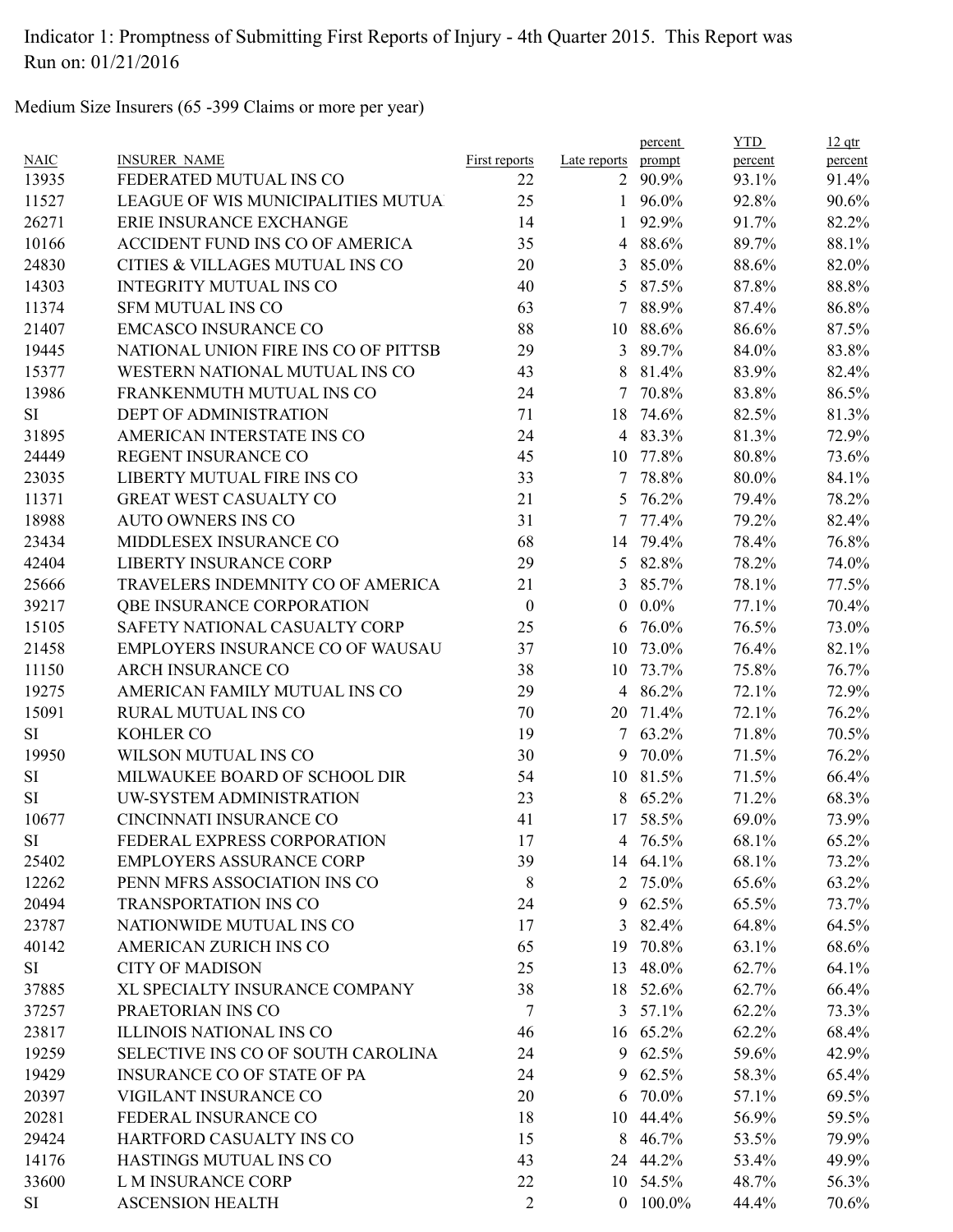Medium Size Insurers (65 -399 Claims or more per year)

|             | <b>Totals for Group:</b> | 1,583         |              | $412 \quad 74.0\%$ | 74.1%   | 75.0%    |
|-------------|--------------------------|---------------|--------------|--------------------|---------|----------|
| 23396       | AMERISURE MUTUAL INS CO  |               |              | 8 27 3%            | 27 3%   | 23.5%    |
| SI          | COUNTY OF MILWAUKEE      |               |              | 2 66 7\%           | 39.5%   | 59.6%    |
| <b>NAIC</b> | <b>INSURER NAME</b>      | First reports | Late reports | prompt             | percent | percent  |
|             |                          |               |              | percent            | YTD     | $12$ qtr |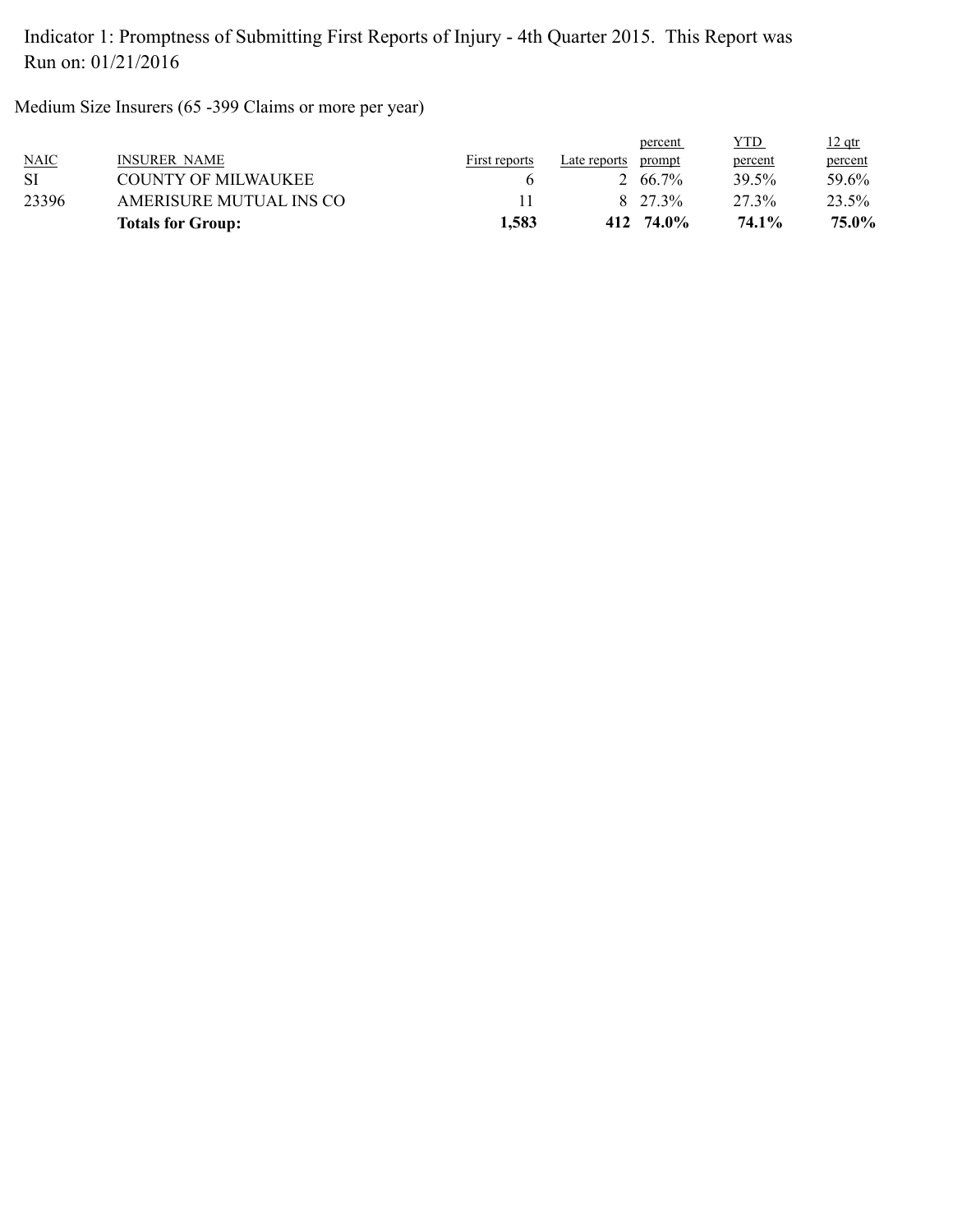Small Size Insurers (Less than 65 Claims per year)

|             |                                    |                      |                | percent    | <b>YTD</b> | $12$ qtr       |
|-------------|------------------------------------|----------------------|----------------|------------|------------|----------------|
| <b>NAIC</b> | <b>INSURER NAME</b>                | <b>First reports</b> | Late reports   | prompt     | percent    | percent        |
| <b>SI</b>   | THE VOLLRATH COMPANY LLC           | 5                    |                | $180.0\%$  | 88.5%      | 94.0%          |
| SI          | <b>MARTEN TRANSPORT LTD</b>        | 3                    |                | $0$ 100.0% | 100.0%     | 94.0%          |
| 12006       | DISTRICTS MUTUAL INS               | 10                   | $\mathbf{1}$   | 90.0%      | 97.0%      | 92.9%          |
| <b>SI</b>   | FEDEX FREIGHT INC                  | 6                    | $\mathbf{1}$   | 83.3%      | 90.0%      | 92.4%          |
| <b>SI</b>   | SSM HEALTH CARE OF WISCONSIN INC   | 13                   | $\overline{2}$ | 84.6%      | 91.1%      | 90.9%          |
| 12305       | ACCIDENT FUND NATIONAL INS CO      | 18                   |                | 2 88.9%    | 89.1%      | 90.2%          |
| <b>SI</b>   | <b>COLUMBIA ST MARY'S INC</b>      | 3                    | $\theta$       | 100.0%     | 80.8%      | 89.1%          |
| SI          | <b>USF HOLLAND INC</b>             | 4                    |                | 1 75.0%    | 93.1%      | 88.8%          |
| SI          | JOY GLOBAL SURFACE MINING INC      | 9                    |                | 1 88.9%    | 82.4%      | 87.7%          |
| 24112       | <b>WESTFIELD INSURANCE CO</b>      | $\overline{4}$       | $\theta$       | 100.0%     | 91.9%      | 86.7%          |
| 12304       | ACCIDENT FUND GENERAL INSURANCE C  | 11                   | 2              | 81.8%      | 85.4%      | 86.3%          |
| 20508       | VALLEY FORGE INS CO                | 13                   |                | 6 53.8%    | 70.3%      | 86.0%          |
| 36463       | DISCOVER PROPERTY & CASUALTY INSUF | $\boldsymbol{0}$     |                | $0.0\%$    | 100.0%     | 85.7%          |
| 36234       | PREFERRED PROFESSIONAL INS CO      | 7                    |                | 3 $57.1\%$ | 81.8%      | 85.7%          |
| 32700       | <b>OWNERS INS CO</b>               | 13                   |                | 1 92.3%    | 84.1%      | 85.7%          |
| 21415       | <b>EMPLOYERS MUTUAL CAS CO</b>     | 10                   |                | 1 90.0%    | 85.4%      | 85.5%          |
| 33588       | FIRST LIBERTY INS CORP             | 7                    | $\mathbf{1}$   | 85.7%      | 94.7%      | 85.4%          |
| 26069       | <b>WAUSAU BUSINESS INS CO</b>      | $\boldsymbol{0}$     | $\overline{0}$ | $0.0\%$    | $0.0\%$    | 84.8%          |
| <b>SI</b>   | <b>CITY OF KENOSHA</b>             | 4                    | 1              | 75.0%      | 90.5%      | 83.8%          |
| 10351       | FIRST DAKOTA INDEMNITY COMPANY     | 7                    |                | $0$ 100.0% | 83.3%      | 83.8%          |
| 43575       | INDEMNITY INSURANCE CO OF NORTH AN | 8                    | 2              | 75.0%      | 79.2%      | 83.7%          |
| <b>SI</b>   | <b>BRUNSWICK CORPORATION</b>       | $\overline{2}$       |                | $0$ 100.0% | 71.4%      | 83.3%          |
| SI          | <b>TARGET CORP (STORES)</b>        | 10                   |                | 3 70.0%    | 89.2%      | 82.9%          |
| 23043       | LIBERTY MUTUAL INS CO              | $\overline{2}$       |                | $0$ 100.0% | 78.6%      | 82.8%          |
| 24228       | PEKIN INSURANCE CO                 | 10                   | $\mathbf{1}$   | 90.0%      | 87.0%      | 82.3%          |
| 26042       | WAUSAU UNDERWRITERS INS CO         | 6                    | $\mathbf{1}$   | 83.3%      | 86.7%      | 81.8%          |
| 26956       | WIS COUNTY MUTUAL INS CORP         | 15                   |                | 2 86.7%    | 76.9%      |                |
|             | COMMERCE & INDUSTRY INS CO         | 9                    |                |            | 70.5%      | 80.8%<br>79.9% |
| 19410       |                                    |                      | 5              | 44.4%      |            |                |
| <b>SI</b>   | <b>KWIK TRIP INC</b>               | 17                   |                | 4 76.5%    | 75.0%      | 79.9%          |
| 21261       | ELECTRIC INSURANCE CO              | 9                    |                | 3 66.7%    | 77.1%      | 79.6%          |
| 22357       | HARTFORD ACCIDENT & INDEMNITY CO   | 4                    |                | 75.0%      | 80.0%      | 79.3%          |
| 30104       | HARTFORD UNDERWRITERS INS CO       | 5                    |                | 4 20.0%    | 53.3%      | 78.0%          |
| <b>SI</b>   | NEWPAGE WISCONSIN SYSTEM INC       | 3                    | $\overline{0}$ | 100.0%     | 86.7%      | 77.9%          |
| 20109       | <b>BITCO NATIONAL INS CO</b>       | 6                    |                | 2 66.7%    | 80.0%      | 77.1%          |
| 19682       | HARTFORD FIRE INSURANCE CO         | 2                    | 1              | 50.0%      | 75.0%      | 75.0%          |
| 28258       | CONTINENTAL INDEMNITY COMPANY      | $\overline{2}$       | 1              | 50.0%      | 76.0%      | 75.0%          |
| 10998       | MICHIGAN COMMERCIAL INS MUTUAL     | $\theta$             | $\overline{0}$ | $0.0\%$    | 100.0%     | 75.0%          |
| 25143       | STATE FARM FIRE & CASUALTY CO      | 14                   |                | 5 64.3%    | 73.8%      | 74.0%          |
| SI          | CNH AMERICA LLC                    | 7                    |                | 4 42.9%    | 78.4%      | 72.7%          |
| 10804       | CONTINENTAL WESTERN INS CO         | 6                    | 3              | 50.0%      | 60.0%      | 72.2%          |
| 19038       | TRAVELERS CASUALTY & SURETY CO     | 12                   |                | 3 75.0%    | 73.2%      | 71.5%          |
| 26247       | AMERICAN GUARANTEE & LIABILITY INS | 12                   | 5              | 58.3%      | 53.1%      | 71.3%          |
| 13021       | UNITED FIRE & CASUALTY CO          | 18                   | 5              | 72.2%      | 79.1%      | 70.7%          |
| 24554       | XL INSURANCE AMERICA INC           | 19                   |                | 7 63.2%    | 65.6%      | 70.1%          |
| 31534       | CITIZENS INSURANCE CO OF AMERICA   | 16                   |                | 4 75.0%    | 79.4%      | 67.8%          |
| 25615       | <b>CHARTER OAK FIRE INS CO</b>     | 7                    |                | 4 42.9%    | 64.8%      | 67.7%          |
| 24414       | <b>GENERAL CAS CO OF WI</b>        | 6                    |                | $183.3\%$  | 80.6%      | 67.4%          |
| 27855       | ZURICH AMERICAN INS OF IL          | $\overline{2}$       |                | $0$ 100.0% | 71.4%      | 67.1%          |
| SI          | MILWAUKEE TRANSPORT SERVICES INC   | 7                    |                | $0$ 100.0% | 77.3%      | 66.7%          |